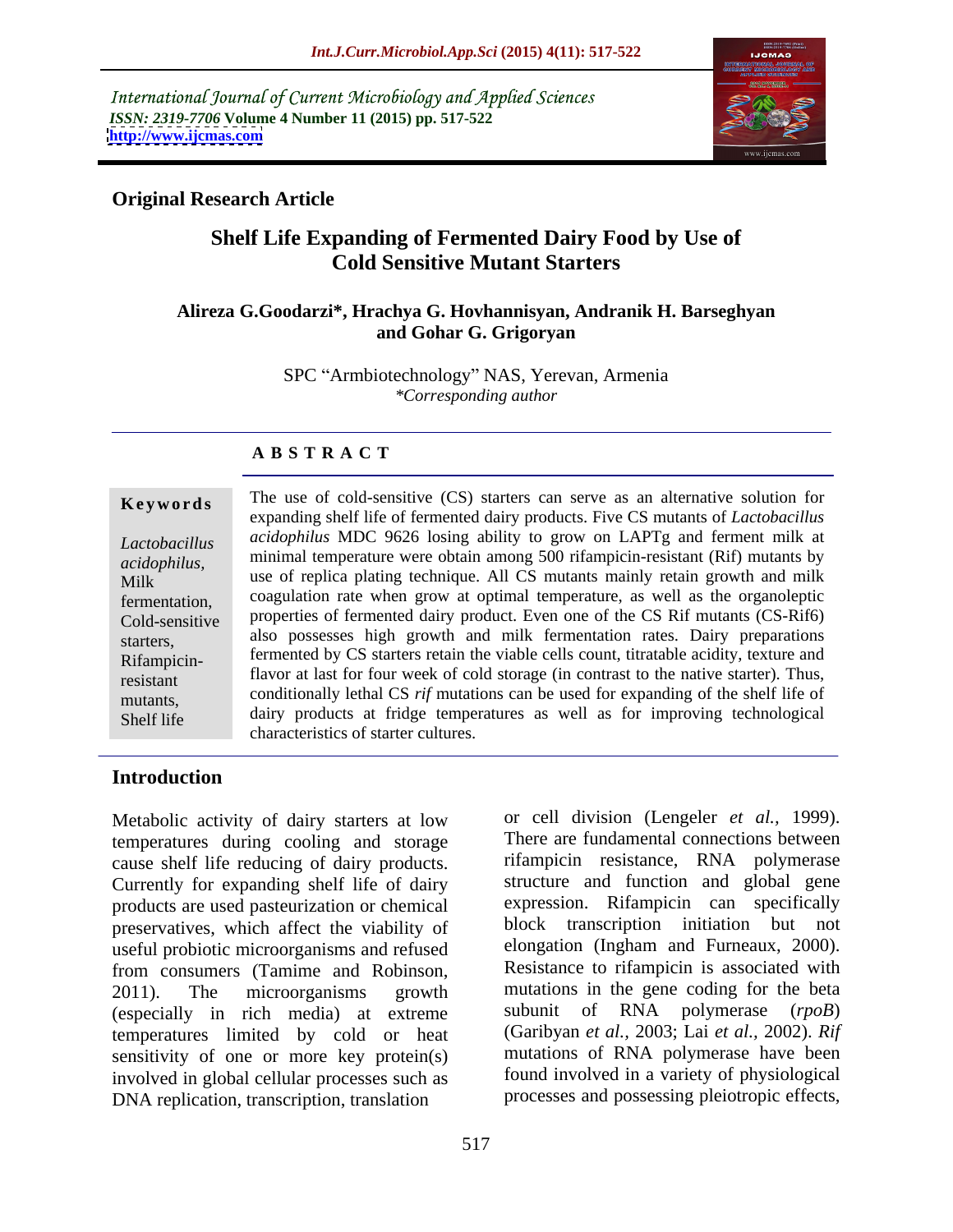including: cell growth (Jin and Gros, 1989; LAPTg agar containing 100 µg/ml of Kogoma, 1994; Maughan *et al.,* 2004); the ability of mutants to support the growth of various bacteriophages; the ability to CS mutants screened by replica plating of maintain the F' episome; interaction with Rif colonies and cultivating at 23<sup>o</sup>C. other genes mutant alleles; uracil sensitivity; Colonies, which were not growing at exopolysaccharides over synthesis and minimal temperature, were isolated for thermosensitivity of LABs (Hovhannisyan *et al.,* 2010; Hovhannisyan and Barseghyan, 2015). A spontaneous *rif* mutation of *Saccharopolys poraerythraea* caused slow growth and stimulated erythromycin Overnight cultures diluted 20 times in fresh production by global changing of LAPTg broth and growth at 37°C with transcriptional profile (Elisabetta *et al.*, shaking at 200 rpm. OD<sub>600</sub> measurements 2009). made every 30 min.

We suppose that the conditionally lethal CS **Milk coagulation rate** mutations of RNA polymerase by shift up of  $T_{\text{min}}$  will limit the metabolic activity of LAB 1.8 ml of sterile skim milk inoculated by 0.2 starters at low temperatures. The aim of this work is to select rifampicin resistance CS at 37°C and checked clotting by 30 min starters and evaluate the shelf life of intervals. fermented dairy products.

#### **Materials and Methods**

MDC9626 obtained from the Microbial Depository Center of NAS RA.

Skimmed milk, LAPTg medium (0.5% bactotryptone, 0.3% yeast extract, 0.1%

N-methyl-N -nitro-N-nitrosoguanidine (NTG) induced mutagenesis was performed as 2010). Rifampicin and NTG purchased from at a week intervals. Serva (Germany).

# **NTG mutagenesis and** s**election of**

from 10<sup>9</sup> CFU/ml of *L. acidophilus* MDC 9626, treated by 300  $\mu$ /ml NTGby plating on rifampicin and incubated at 37°C.

farther investigation.

### **Growth rate**

made every 30 min.

#### **Milk coagulation rate**

ml of overnight broth cultures and incubated intervals.

#### **Titratable acidity**

The strain of *Lactobacillus acidophilus* was performed according to Thorner (<sup>o</sup>T) The titratable acidity of the fermented milk (Tamime and Robinson, 2011).

#### **Shelf life test**

glucose, Tween 80), for softening 1.5% agar milk inoculated by mutant starter were was added (Huys *et al.*, 2002). **poured** in 12 properly covering cans, described earlier (Hovhannisyan *et al.,* microbiological and chemical characteristics The 50 ml aliquots of pasteurized skimmed fermented for 6 hours at 37°C, and stored in refrigerator at 6°C. Three cans of milk fermented by each starter tested on physical, at a week intervals.

#### **Statistical analysis**

**rifampicin-resistant CS mutants** Statistical analysis of the data was Rifampicin-resistant mutants were obtained taking the criterion of P <0.05 sufficient for performed using Student's t test computer, significant differences in the results.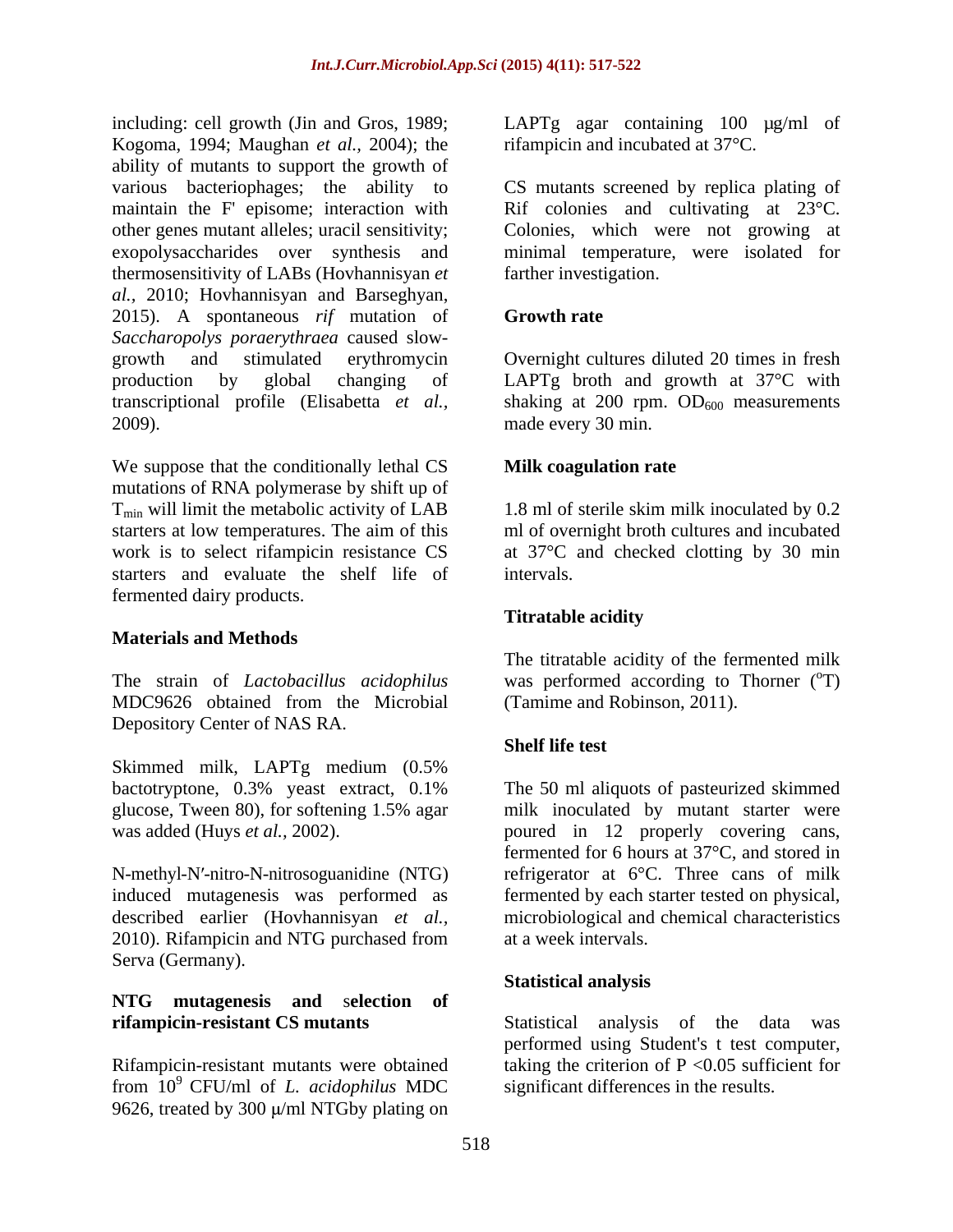## **MDC 9626**

The strain *L. acidophilus* MDC 9626 The growth rate of CS mutants in LAPTg isolated from human origin has temperature medium at 37°C was determined (Figure 1). growth optimum  $(T_{opt})$  37–42 °C, minimum<br>(T<sub>min</sub>) 20°C and maximum (T<sub>max</sub>) 48°C, cells

#### **Obtaining of rifampicin resistant mutants**

Because of at least 95% of isolated rifampicin-resistant mutations clustered in a As can be seen from figure 2, the highest very narrow 81-bp region in *rpoB* gene milk coagulation rate (4.5 h) has mutant CS- (Telenti *et al.,* 1993), their spontaneous Rif 6, the others are not differ from the frequency is very low  $(3.5 \times 10^{-8})$  (Hua *et*) *al.,* 2010). Earlier we have demonstrated CS-Rif 9 coagulated milk slowly for 5.5 and that use of NTG induced mutagenesis 6.0 h respectively. increases the yield of *rif* mutations in LAB up to  $2.2 \times 10^{-5}$  (Hovhannisyan *et al.*, 2010). In this study, using of NTG mutagenesis allowed increasing the frequency yield of studied (Table 2).  $r$  if amplicing resistant mutants of  $L$ . rifampicin resistant mutants of *L. acidophilus* MDC 9626 from  $4.1 \times 10^{-8}$  to As seen from table 2, CS-Rif 4, CS-Rif 3,  $3.3 \times 10^{-5}$ . About 500 colonies formed on were replica plated on the same medium and not growing on replica plates, were picked 48°C. Thus, the temperature minimum of from mother plates for further investigation.

The temperature range of *L. acidophilus* broth was investigated (Table 1). As seen quality fermented by CS starters were usedfrom table 1, due to *rif* mutations minimal

**Results and Discussion** temperatures of growth of CS mutants **Phenotypic character of** *L. acidophilus* optimal temperatures were not changed (37– increased from 4 to 9 degrees, but the  $42^{\circ}\text{C}$ ).

 $(T_{min})$  20<sup>o</sup>C and maximum  $(T_{max})$  48<sup>o</sup>C, cells The curves presented in figure 1, show that are non-motile rods, gram-positive, catalase most of CS mutants by growth rate at negative,  $H_2O_2$  producing, oxidase optimal temperature are not significantly positive.In contrast to many *L. acidophilus* differ from parental strain. Except of CS-Rif strains, which purely grow in the milk, this 6 mutant, which growth rate was higher, and strain to acidify milk by high rate and forms CS-Rif 9, which growth rate waslower, than a solid clot. The solid clot. The solid clot. that of parental strain.

> The comparative rate of milk coagulation by CS starters at 37°C was studied (Figure 2).

) (Hua *et*  parental strain. The mutants CS-Rif 7 and 6.0 h respectively.

(Hovhannisyan *et al.,* 2010). Milk fermentation profile by mutant starters in temperature range from 20 to 48 °C were studied (Table 2).

to As seen from table 2, CS-Rif 4, CS-Rif 3, . About 500 colonies formed on CS-Rif 9 mutants lost the ability to ferment LAPTg agar with  $100 \mu g/ml$  of rifampicin milk below 30°C. For others the minimum incubated at 23°C. The colonies, which are of the mutants did not ferment milk at It was estimated that among the Rif mutants on 4–9°C. It has considered that quality of the frequency of obtaining CS strains about dairy probiotic products estimated by the 1.0%. Five of Rif mutants, which constantly number of viable microorganisms and have lost the ability to grow at minimal organoleptic properties (Shafiee *et al.,* 2010, temperature suggested as CS. Beal *et al.*, 1999). In connection with this MDC 9626 CS mutants growth in LAPTg  $6^{\circ}$ C. As criteria for estimation of product temperature of milk curdling is  $24^{\circ}$ C. One  $48^{\circ}$ C.Thus, the temperature minimum of milk fermentation of CS mutants increased has been studied the microbial titer and titratable acidity of yogurts during storage at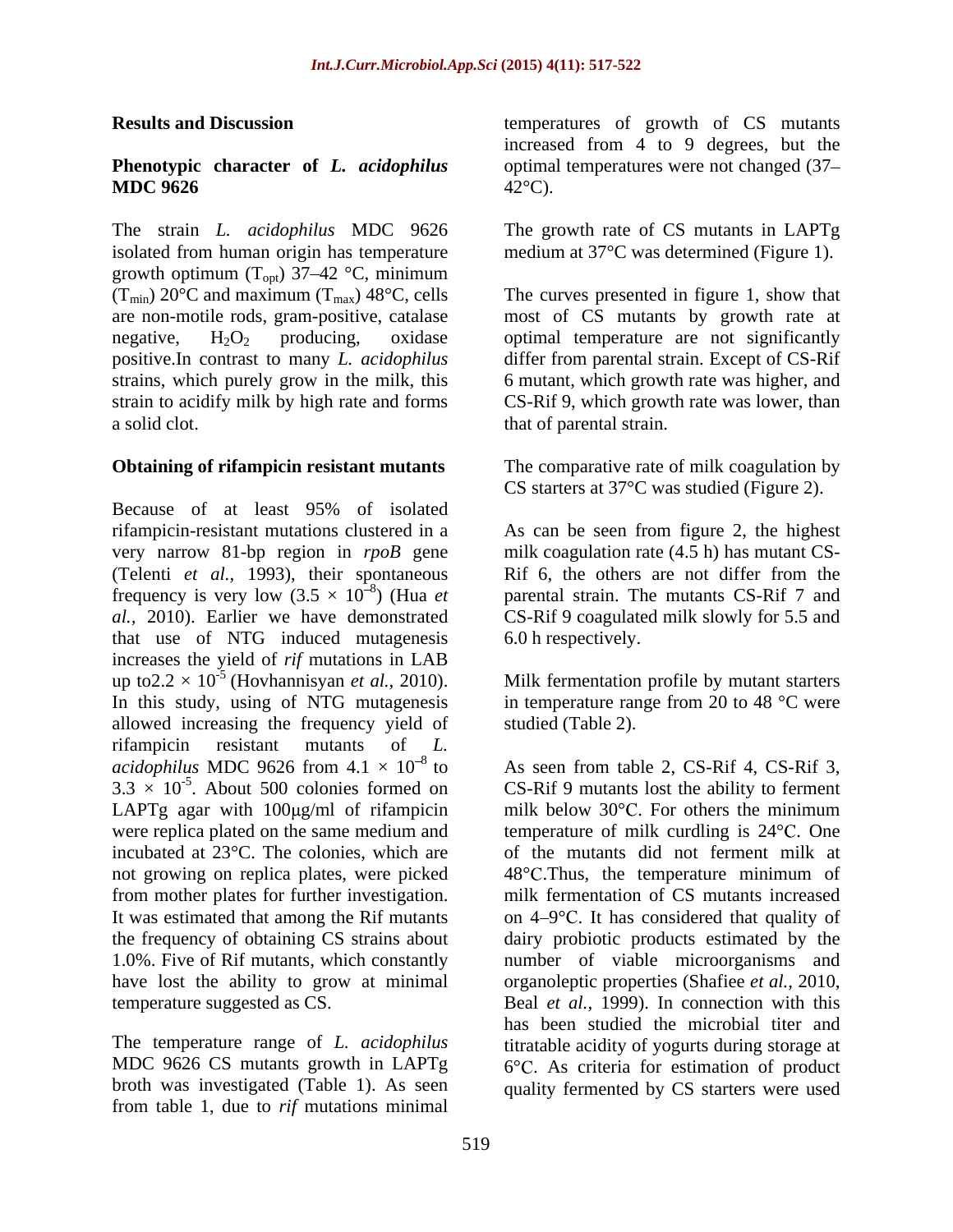It was revealed that after first day of storage products where used CS mutants starters,

titer of viable cells (CFU/ml) and organic because of the parental strain continue to acids quantity (titratable acidity,  $\hat{T}$ ) (Table grow at lower temperature, when the growth 3). of CS mutants already stopped. Whereas at the titer of cells and titratable acidity of than for *L. acidophilus* MDC 9626. These fermented by *L. acidophilus* MDC 9626 data suggest the long preservation of dairy milk were higher, than in that in the products quality, fermented by use of CS further storage the viability of CS mutants stay higher and products acidity are lower mutants.

 $CS-Rif 7$  24 37 - 42 45  $CS-Rif 9$  29 37 - 42 45

| <b>Strains</b>  |                          | Radical and optimal growth temperatures of CS<br>$\Omega$<br>mutants, |       |  |
|-----------------|--------------------------|-----------------------------------------------------------------------|-------|--|
|                 | $\blacksquare$ min       |                                                                       | - max |  |
| <b>MDC 9626</b> |                          | $\sim$<br>$71 - 44$                                                   |       |  |
| CS-Rif 4        | $\overline{\phantom{0}}$ | $\sim$ $\sim$<br>$\sqrt{2}$<br>71 – 4                                 |       |  |
| CS-Rif 6        |                          | $\sim$<br>$71 - 4$                                                    |       |  |
| CS-Rif 3        |                          | $\sim$<br>$1 - 44$                                                    |       |  |

**Table.1** Definition of the radical growth temperatures of CS mutants in LAPTg broth

| Table.2 Temperature profile of milk fermentation I | $\sim$<br>S mutant starters<br>hv ( |  |  |  |
|----------------------------------------------------|-------------------------------------|--|--|--|
|                                                    |                                     |  |  |  |

| Strains    | Temperature, $\mathrm{C}$            |        |             |  |        |  |               |            |
|------------|--------------------------------------|--------|-------------|--|--------|--|---------------|------------|
|            | $\Omega$<br>$\overline{\phantom{0}}$ | $\sim$ | $\sim$<br>∼ |  | $\sim$ |  | $\rightarrow$ | $\sqrt{2}$ |
| MDC9626    |                                      |        |             |  |        |  |               |            |
| $CS-Rif 4$ |                                      |        |             |  |        |  |               |            |
| CS-Rif 6   |                                      |        |             |  |        |  |               |            |
| CS-Rif 3   |                                      |        |             |  |        |  |               |            |
| CS-Rif 7   |                                      |        |             |  |        |  |               |            |
| CS-Rif 9   |                                      |        |             |  |        |  |               |            |

 $+$ " $-$  ferment, " $-$ " $-$  not ferment

**Table.3** Number of viable cells and titratable acidity of milk fermented by CS mutant starters of *L. acidophilus* MDC 9626 during storage at 6 °

|                 |                                                        |                     |                                 | Days of storage             |                         |                     |                         |
|-----------------|--------------------------------------------------------|---------------------|---------------------------------|-----------------------------|-------------------------|---------------------|-------------------------|
| <b>Strains</b>  |                                                        |                     |                                 |                             |                         |                     |                         |
|                 | $\sim$<br>CFU/m                                        | CFU/ml              |                                 | $\sim$ $\Gamma$ $\sim$      | $\circ$                 | CFU/ml              | 0.000                   |
| <b>MDC 9626</b> | Qf<br>$\sigma v$<br>$2.1 \, \text{A}$ 10               | 1.2 x               | ◡∸                              |                             | 100                     | $8.1 \times 10^{7}$ | $1^{\prime}$<br>⊥∠∪     |
| CS-Rif 4        | $1.8 \times 10$                                        | 1.4x                | - -                             |                             | $\cup$                  | 0.4 A 10            | 85                      |
| CS-Rif 6        | $\sim$<br>$\sim$ $\sim$ $\sim$ $\sim$ $\sim$<br>$\sim$ | $1.8 \times 10^{9}$ | - -<br>$\overline{\phantom{a}}$ | $1.6 \text{ X } 10^{\circ}$ | ╱◡                      | $7.6x10^8$          | 105                     |
| CS-Rif 3        | $1.8x10^9$                                             | $1.4 \times 10^{4}$ |                                 |                             | $\cup$                  | 0.4 A 10            | $Q_{\mathcal{L}}$<br>8J |
| $CS-Rif$        | $1.7 \Delta 10$                                        | 1.4x10              | - -                             | $1.2 \lambda 1$             | $\sim$ $\sim$           | $6.2x10^{8}$        | 105                     |
| CS-Rif 9        |                                                        | $1.3 \times 10$     |                                 | 1.4 A1                      | $\mathbf{O} \mathbf{U}$ | $.4x10^8$           | 85                      |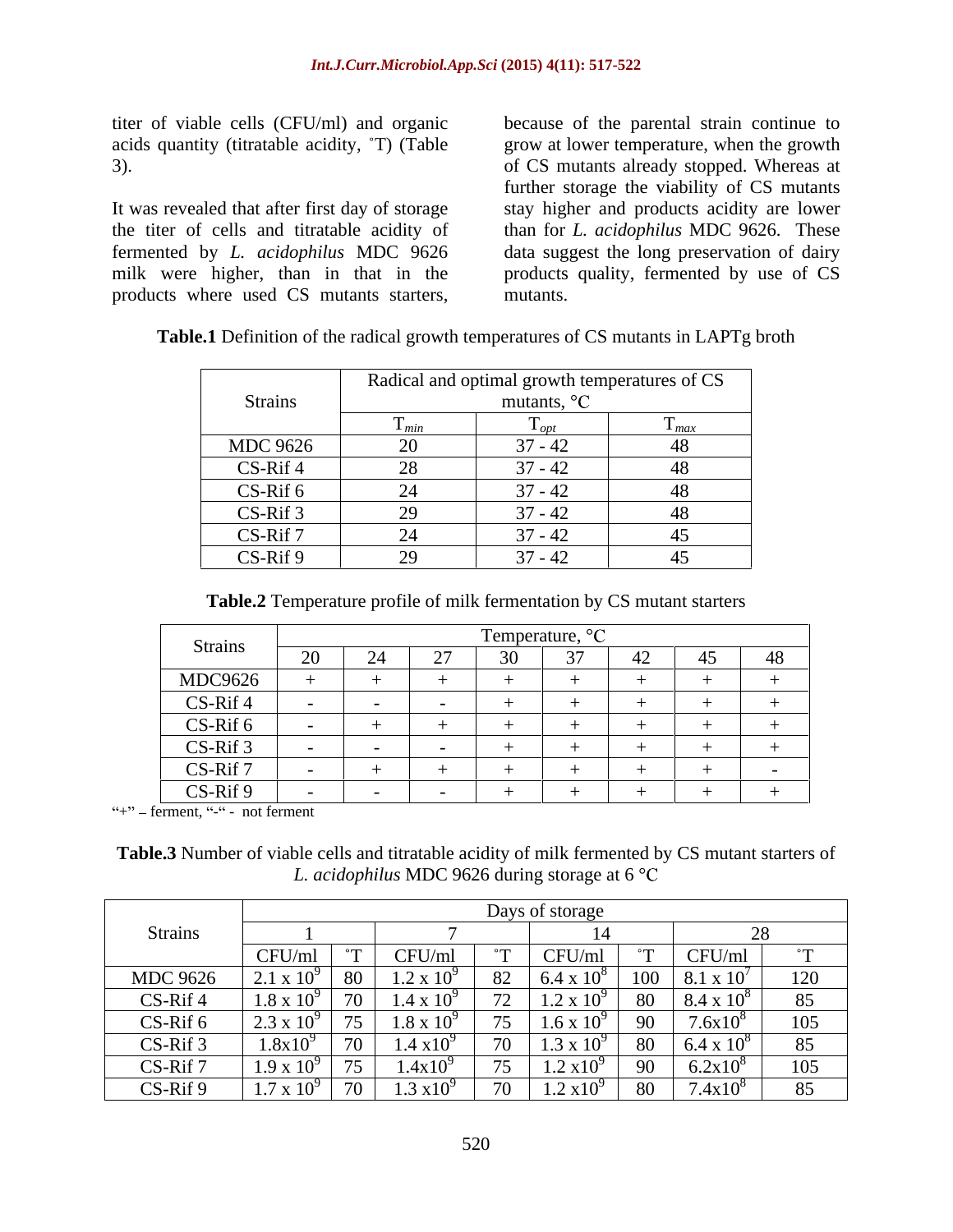

**Figure.1** Growth rate of CS mutants in LAPTg at 37°C





cultures and organoleptic properties of ready for improving tec<br>to- use products. of starter cultures. - to- use products.  $\qquad \qquad$  of starter cultures.

In conclusion, among rifampicin-resistant Reference mutants of LAB by frequency of about, 1.0 % is possible to isolate CS mutants simultaneously possessing of high specific

Thus, the *rif* mutations can be used not only growth rate, rate of milk fermentation. for expanding shelf life of dairy products, Conditionally lethal CS *rif* mutations can be but also for obtaining strains with improved used for expanding of the shelf life of dairy technological characteristics of starter products at fridge temperatures as well as for improving technological characteristics of starter cultures.

#### **Reference**

Beal, C., Skokanova, J., Latrille, E., Martin, N., Corrieu, G. 1999. Combined effects